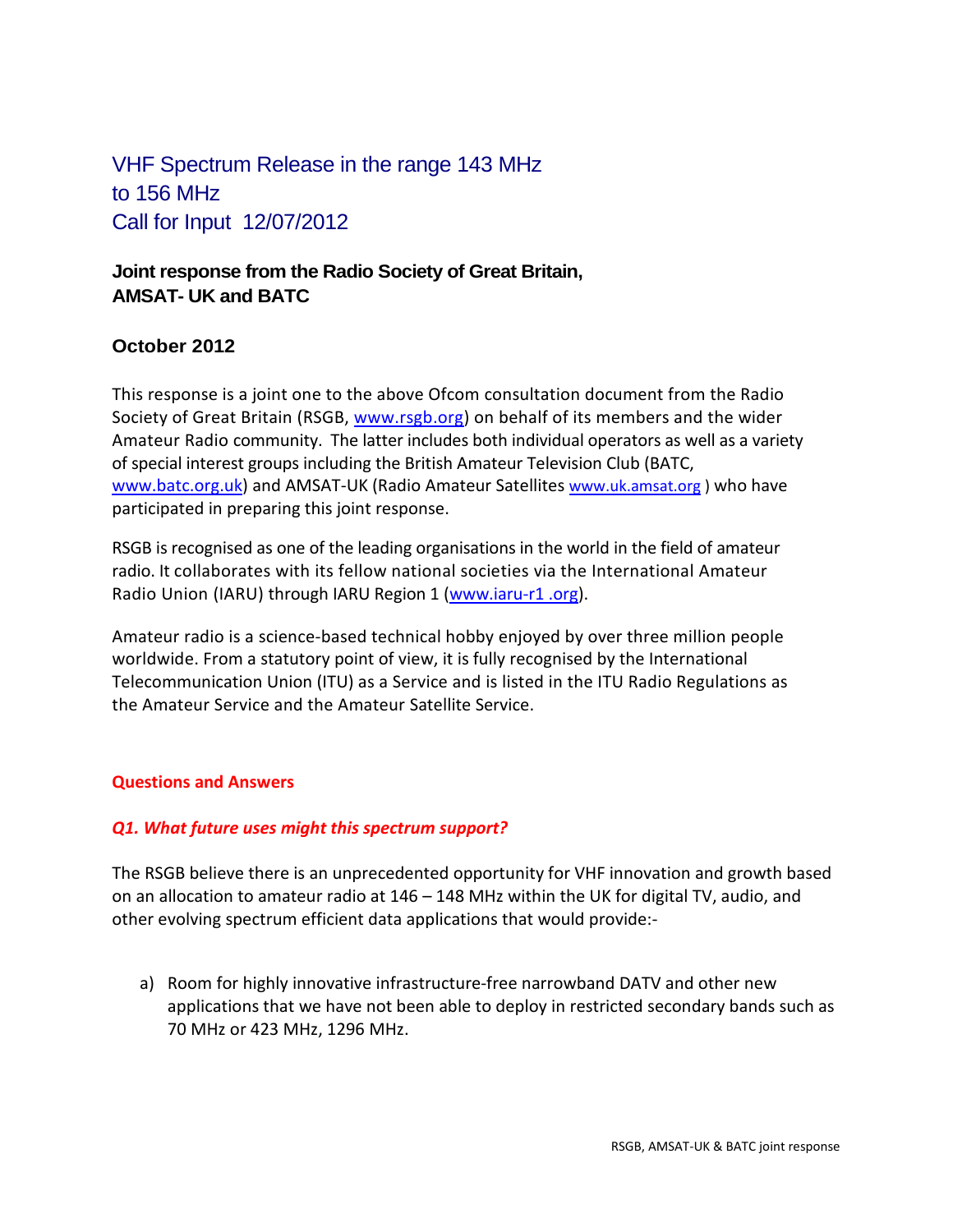- b) A relative easy and low-cost RF environment for further developing the UK's lead in Amateur electronics (such as FUNcube Dongle<sup>[1](#page-1-0)</sup>, DigiLite<sup>2</sup>[\)](#page-1-1) etc which are being successfully manufactured in the UK. Already many thousands of the FUNcube Dongle have been exported around the world.
- c) A useful propagation environment for medium range and in-building communication experimentation, with potential application in Emergency Communications.
- d) Reduce pressure on the existing 144 146 MHz Amateur allocation, through the opportunity to separate some of the analogue and digital usage.
- e) Provide for the increasing use of the existing 144-146 MHz allocation for amateur satellite activities by the CubeSat and similar spacecraft being developed by UK University student teams in collaboration with radio amateurs
- f) Use of equipment harmonised for amateur use in ITU Regions 2 and 3 where 146-148 MHz is already a ITU Primary allocation to the Amateur service.

### *Q2 What implications might these possible future uses have for the way in which this spectrum is configured in terms of transmit powers, bandwidth and geographic coverage? For example:*

- *Could these possible future uses be accommodated under the existing Business Radio licence products? If so, would they need the channel widths of the existing Business Radio licence products to be increased above 25 kHz ?*
- *Alternatively, would they require an entirely new licence product to be developed?*
- *Do you think that we should allocate (at least) some of this spectrum for licence exempt use?*
- *If (at least a part of) this spectrum is made available for use under the existing Business Radio licence products, do you think that more spectrum should be allocated for light licence products as against technically assigned or area defined products?*

The RSGB would propose that the 146-148 MHz segment be wholly allocated to the amateur service-, with due provision for any remaining legacy use (as mentioned in Section-2 of the consultation paper). This can be accommodated by existing Ofcom licensing procedures without needing any new 'product' to be developed. Such usage would still leave ample opportunity in other VHF spectrum such as 155 -156 MHz for business use.

Reuse of this segment purely for narrow-channelled (business) radio would represent a major lost opportunity. Many of our proposed developments would utilise a mix of both narrower and

<span id="page-1-0"></span><sup>1</sup> The FUNcube dongle is the leading VHF USB SDR for Amateurs and Schools as part of the STEM goals for the UK FUNCube and UK-Gov UKube-1 satellite projects - http://www.funcubedongle.com/ - by Amsat-UK

<span id="page-1-1"></span>DigiLite - Low cost encoding and transmission of DATV - http://www.g8ajn.tv/dlindex.html by BATC - the British Amateur Television Club